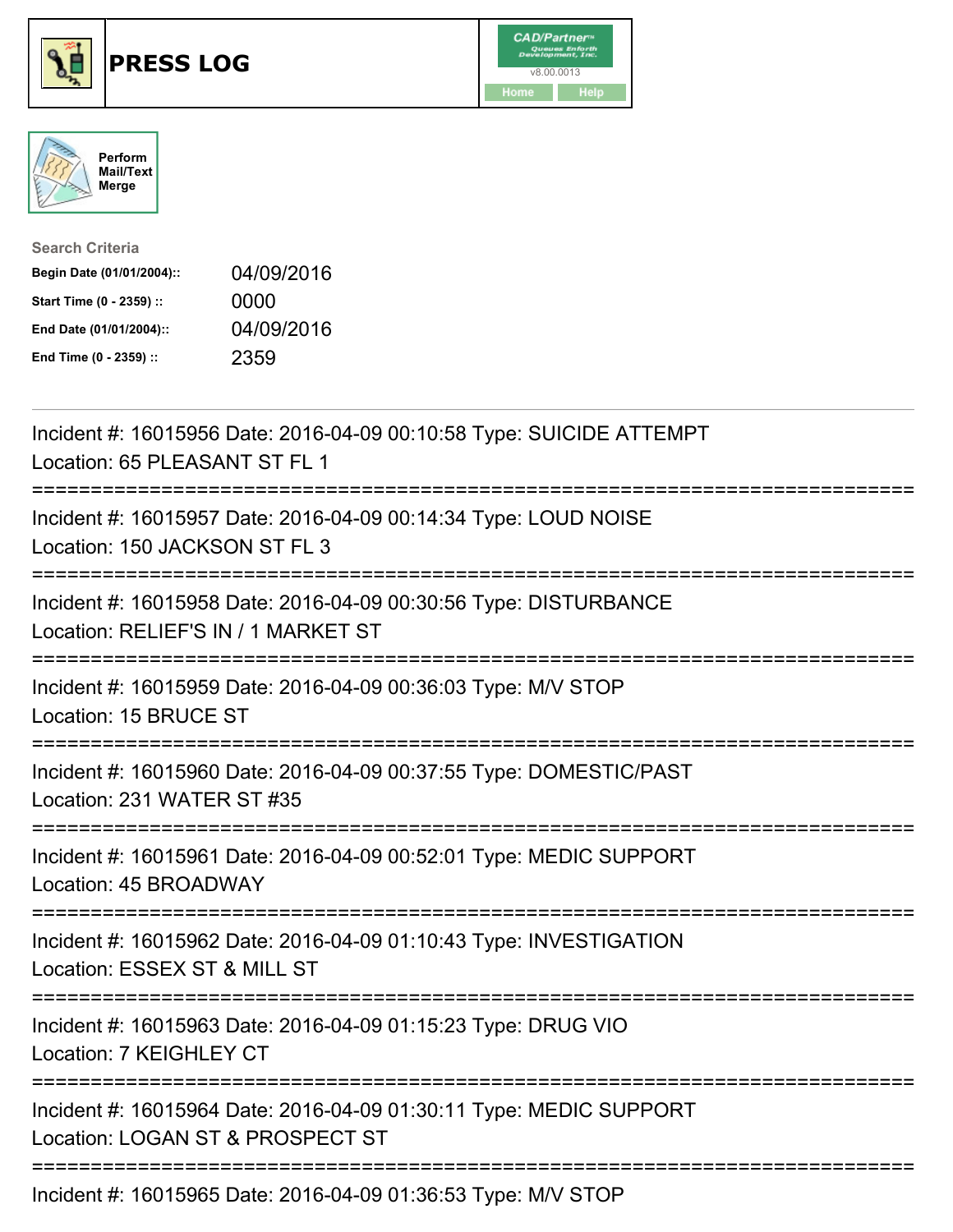| Location: HAMPSHIRE ST & LOWELL ST                                                                             |
|----------------------------------------------------------------------------------------------------------------|
| Incident #: 16015966 Date: 2016-04-09 01:43:59 Type: M/V STOP<br>Location: 700 ESSEX ST                        |
| Incident #: 16015967 Date: 2016-04-09 01:47:21 Type: M/V STOP<br>Location: COMMON ST & JACKSON ST              |
| Incident #: 16015968 Date: 2016-04-09 01:52:27 Type: A&B PAST<br>Location: 77 S UNION ST FL 2                  |
| Incident #: 16015969 Date: 2016-04-09 02:12:45 Type: HIT & RUN M/V<br>Location: 22 JACKSON ST                  |
| Incident #: 16015971 Date: 2016-04-09 02:13:53 Type: BUILDING CHK<br>Location: 69 PARKER                       |
| Incident #: 16015970 Date: 2016-04-09 02:13:56 Type: FIGHT<br>Location: AMESBURY ST & ESSEX ST                 |
| Incident #: 16015972 Date: 2016-04-09 02:14:42 Type: SHOTS FIRED<br>Location: ESSEX ST & NEWBURY ST            |
| Incident #: 16015973 Date: 2016-04-09 02:21:46 Type: AUTO ACC/PI<br>Location: LAWRENCE ST & OAK ST             |
| Incident #: 16015974 Date: 2016-04-09 02:23:05 Type: FIGHT<br>Location: SAM'S FOOD STORE / 389 BROADWAY        |
| Incident #: 16015975 Date: 2016-04-09 02:25:15 Type: SUS PERS/MV<br>Location: DON PEDROS / 118 S UNION ST      |
| Incident #: 16015976 Date: 2016-04-09 02:31:22 Type: AUTO ACC/PI<br>Location: BROTHERS PIZZA / 145 LAWRENCE ST |
| Incident #: 16015977 Date: 2016-04-09 02:35:25 Type: M/V STOP<br>Location: BROADWAY & CROSS ST                 |
| Incident #: 16015978 Date: 2016-04-09 02:36:33 Type: M/V STOP<br>Location: BROADWAY & LOWELL ST                |
| Incident #: 16015979 Date: 2016-04-09 02:50:01 Type: DISORDERLY                                                |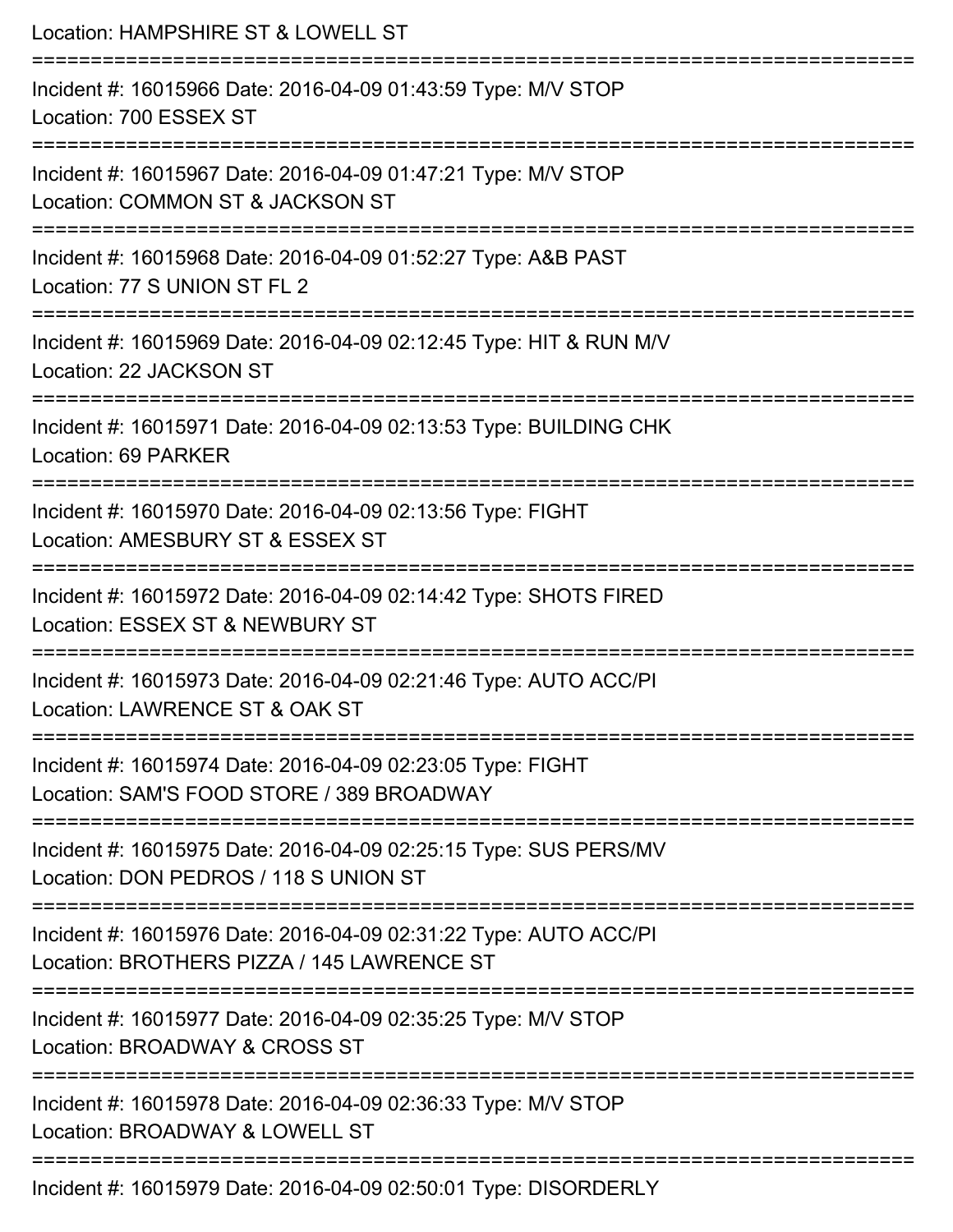| Incident #: 16015980 Date: 2016-04-09 02:50:17 Type: HIT & RUN M/V<br>Location: 4 MORTON ST                |
|------------------------------------------------------------------------------------------------------------|
| Incident #: 16015981 Date: 2016-04-09 02:54:53 Type: NOISE ORD<br>Location: 8 INMAN ST #19                 |
| Incident #: 16015982 Date: 2016-04-09 02:57:39 Type: AUTO ACC/UNK PI<br>Location: CENTRE ST & HAMPSHIRE ST |
| Incident #: 16015983 Date: 2016-04-09 03:04:48 Type: ALARMS<br>Location: 656 HAVERHILL ST                  |
| Incident #: 16015984 Date: 2016-04-09 03:10:18 Type: DISORDERLY<br>Location: 168 HOWARD ST                 |
| Incident #: 16015985 Date: 2016-04-09 03:12:55 Type: NOISE ORD<br>Location: 19 INMAN ST FL 2               |
| Incident #: 16015986 Date: 2016-04-09 03:55:44 Type: BUILDING CHK<br>Location: 191 PARKER ST               |
| Incident #: 16015987 Date: 2016-04-09 04:04:43 Type: M/V STOP<br>Location: ELM ST & JACKSON ST             |
| Incident #: 16015988 Date: 2016-04-09 04:07:20 Type: NOISE ORD<br>Location: 46 AMESBURY ST #7B             |
| Incident #: 16015989 Date: 2016-04-09 04:09:02 Type: DISTURBANCE<br>Location: 222 ESSEX ST #205            |
| Incident #: 16015990 Date: 2016-04-09 04:09:54 Type: MAL DAMAGE<br>Location: 112 MARSTON ST                |
| Incident #: 16015991 Date: 2016-04-09 04:10:37 Type: BUILDING CHK<br>Location: 572 HAVERHILL ST            |
| Incident #: 16015992 Date: 2016-04-09 04:28:33 Type: M/V STOP<br>Location: BROADWAY & COMMON ST            |
| Incident #: 16015993 Date: 2016-04-09 04:33:26 Type: NOISE ORD                                             |

Location: 9 SAXONIA AV FL 4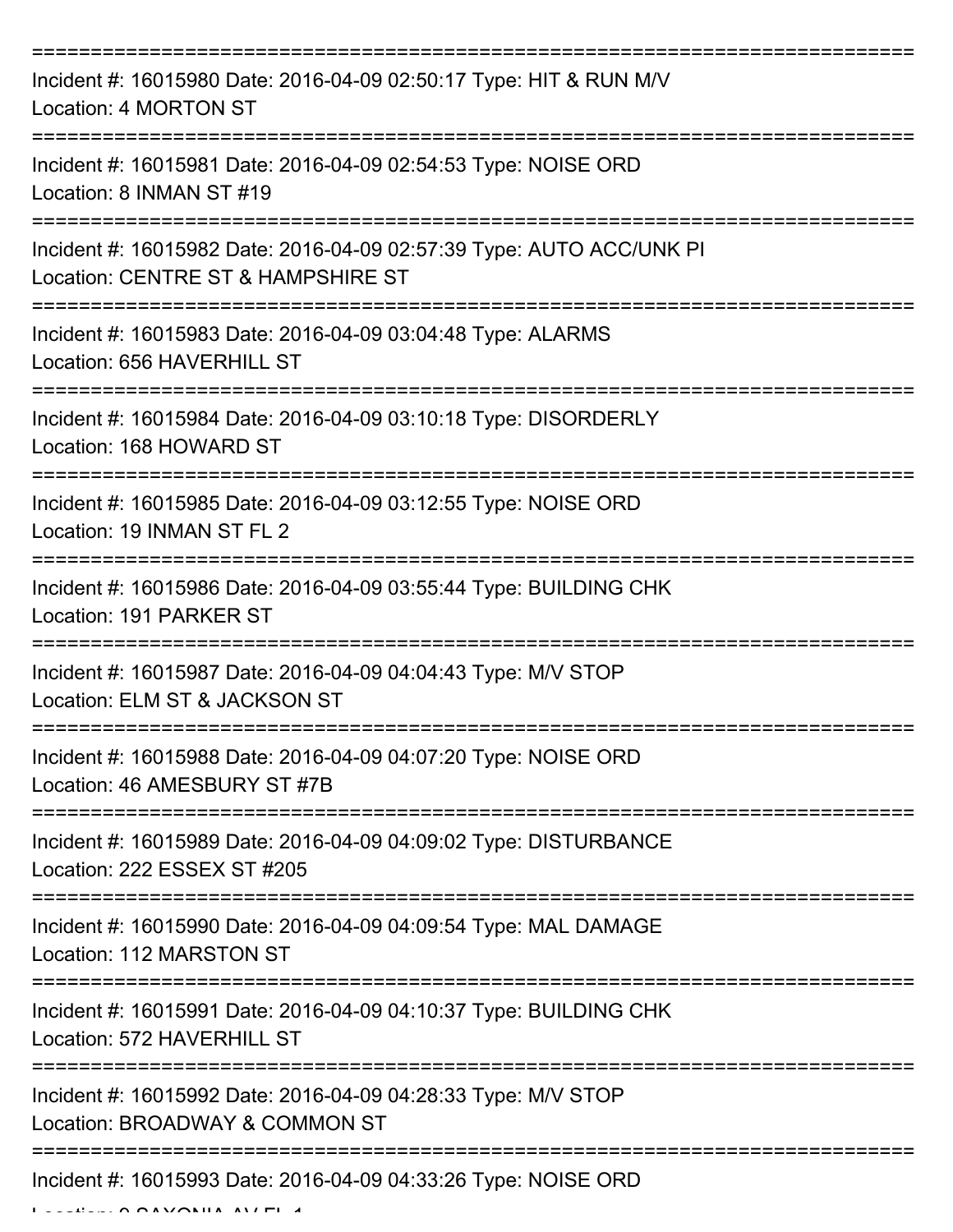| Incident #: 16015994 Date: 2016-04-09 04:36:18 Type: DK (DRUNK)<br>Location: SAMMYS MARKET / 208 S BROADWAY    |
|----------------------------------------------------------------------------------------------------------------|
| Incident #: 16015995 Date: 2016-04-09 04:43:15 Type: INVEST CONT<br>Location: 429 HOWARD ST                    |
| Incident #: 16015996 Date: 2016-04-09 05:21:19 Type: CK WELL BEING<br>Location: 264 JACKSON ST                 |
| Incident #: 16015997 Date: 2016-04-09 05:32:11 Type: SHOTS FIRED<br>Location: 8 DUCKETT AV                     |
| Incident #: 16015998 Date: 2016-04-09 06:41:14 Type: M/V STOP<br>Location: CANAL ST & LAWRENCE ST              |
| Incident #: 16015999 Date: 2016-04-09 06:46:46 Type: A&B D/W PAST<br>Location: CENTRAL BRIDGE / 0 MERRIMACK ST |
| Incident #: 16016000 Date: 2016-04-09 06:49:42 Type: PARK & WALK<br>Location: BROADWAY                         |
| Incident #: 16016001 Date: 2016-04-09 06:54:44 Type: DK (DRUNK)<br>Location: LGH / 1 GENERAL ST                |
| Incident #: 16016002 Date: 2016-04-09 07:07:59 Type: CLOSE STREET<br><b>Location: BERKELEY ST</b>              |
| Incident #: 16016003 Date: 2016-04-09 07:09:14 Type: M/V STOP<br><b>Location: SHEPARD ST</b>                   |
| Incident #: 16016004 Date: 2016-04-09 07:20:32 Type: M/V STOP<br>Location: ESSEX ST & MARGIN ST                |
| Incident #: 16016005 Date: 2016-04-09 07:50:10 Type: ALARMS<br>Location: GOOD SHEPHERD / 412 HAMPSHIRE ST      |
| Incident #: 16016006 Date: 2016-04-09 08:08:48 Type: DK (DRUNK)<br>Location: COMMON ST & UNION ST              |
| Incident #: 16016007 Date: 2016-04-09 08:23:22 Type: ANIMAL COMPL                                              |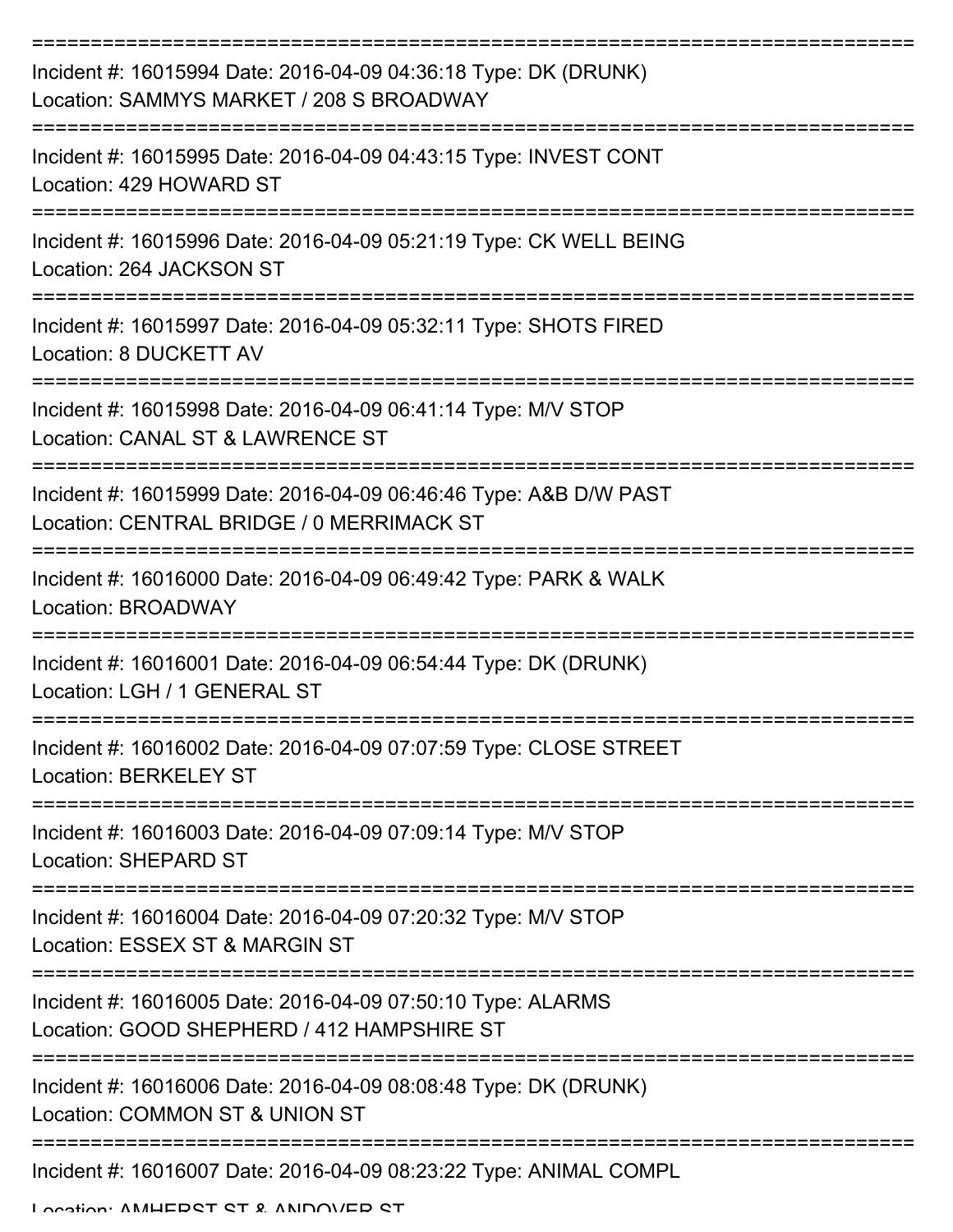| Incident #: 16016008 Date: 2016-04-09 08:49:05 Type: ALARMS<br>Location: BRUCE SCHOOL / 135 BUTLER ST             |
|-------------------------------------------------------------------------------------------------------------------|
| Incident #: 16016009 Date: 2016-04-09 09:09:53 Type: ALARM/BURG<br>Location: CITY HALL / 200 COMMON ST            |
| Incident #: 16016010 Date: 2016-04-09 09:16:31 Type: ALARMS<br>Location: 2 SARATOGA ST                            |
| Incident #: 16016011 Date: 2016-04-09 09:21:36 Type: ALARM/BURG<br>Location: GOOD SHEPARD / 412 HAMPSHIRE ST      |
| Incident #: 16016012 Date: 2016-04-09 09:23:45 Type: ABAND MV<br>Location: CONGRESS ST & OLIVE AV                 |
| Incident #: 16016013 Date: 2016-04-09 09:29:59 Type: CK WELL BEING<br>Location: 11 SUMMER ST #503                 |
| Incident #: 16016014 Date: 2016-04-09 09:34:32 Type: M/V STOP<br>Location: BROADWAY & MANCHESTER ST               |
| :==============<br>Incident #: 16016015 Date: 2016-04-09 09:55:07 Type: HIT & RUN M/V<br>Location: 20 PEARL AV    |
| Incident #: 16016016 Date: 2016-04-09 10:01:36 Type: KEEP PEACE<br>Location: 24 LINDEN ST<br>==================== |
| Incident #: 16016017 Date: 2016-04-09 10:11:36 Type: ALARMS<br>Location: PARTHUM SCHOOL / 258 E HAVERHILL ST      |
| Incident #: 16016019 Date: 2016-04-09 10:15:23 Type: MEDIC SUPPORT<br>Location: CVS PHARMACY / 266 BROADWAY       |
| Incident #: 16016018 Date: 2016-04-09 10:16:04 Type: MEDIC SUPPORT<br>Location: 654 S UNION ST                    |
| Incident #: 16016020 Date: 2016-04-09 10:29:00 Type: MV/BLOCKING<br>Location: 134 WEST ST                         |
| Incident #: 16016021 Date: 2016-04-09 10:51:11 Type: NOTIFICATION<br>Location: 9 WEDGEWOOD RD                     |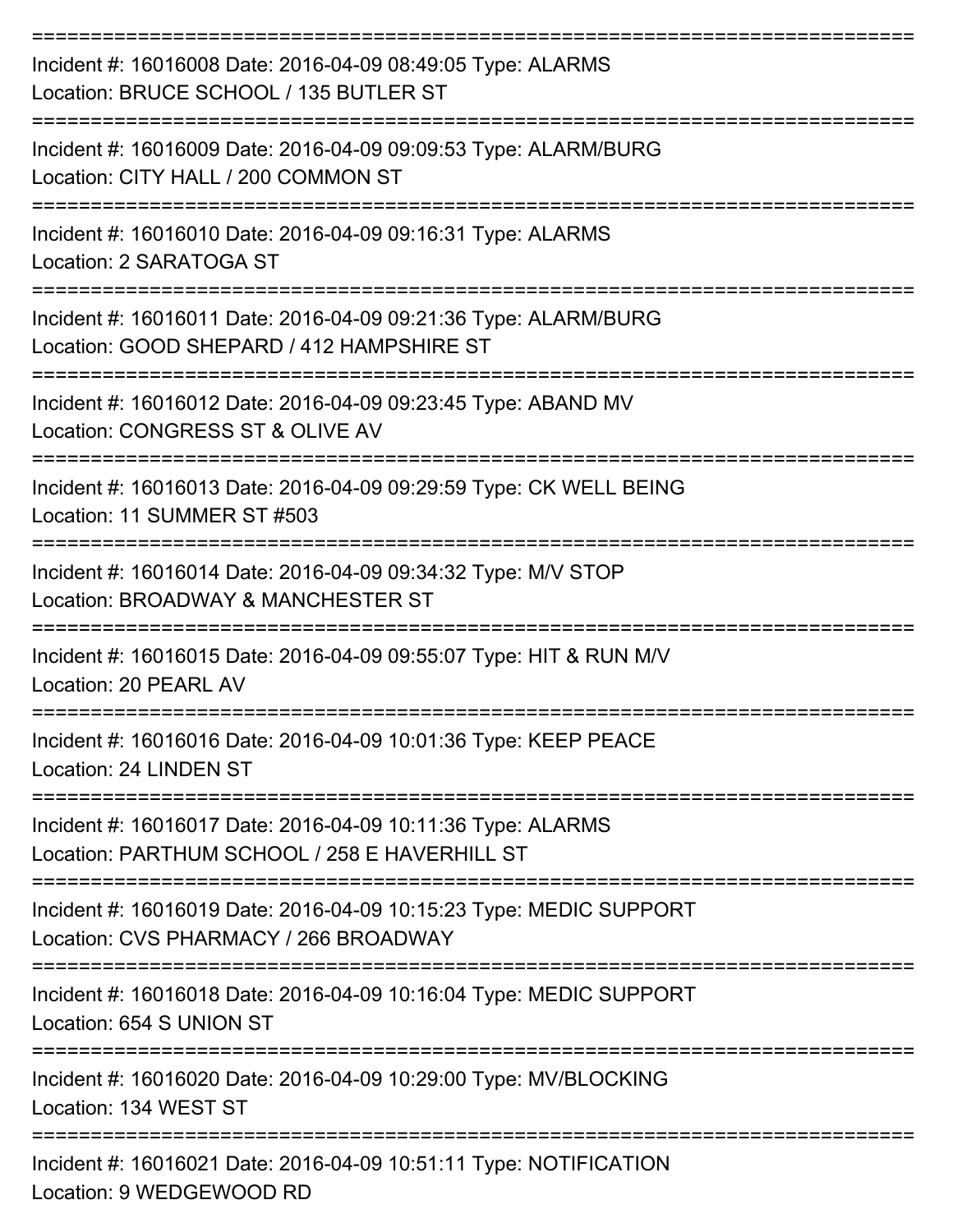| Incident #: 16016022 Date: 2016-04-09 10:54:26 Type: THREATS<br>Location: 15 NELSON ST #2                                  |
|----------------------------------------------------------------------------------------------------------------------------|
| Incident #: 16016023 Date: 2016-04-09 11:07:39 Type: TOW OF M/V<br>Location: 115 ALDER ST<br>:============================ |
| Incident #: 16016024 Date: 2016-04-09 11:17:40 Type: ALARMS<br>Location: 125 EVERETT ST                                    |
| Incident #: 16016026 Date: 2016-04-09 11:24:52 Type: LARCENY/PAST<br>Location: 58 LAWRENCE ST                              |
| Incident #: 16016025 Date: 2016-04-09 11:28:00 Type: E911 HANGUP<br>Location: 530 BROADWAY                                 |
| Incident #: 16016027 Date: 2016-04-09 11:39:09 Type: M/V STOP<br>Location: INMAN ST & S BROADWAY                           |
| =====================<br>Incident #: 16016028 Date: 2016-04-09 11:45:48 Type: MV/BLOCKING<br>Location: 159 LAWRENCE ST     |
| Incident #: 16016029 Date: 2016-04-09 12:00:07 Type: STOL/MV/PAS<br>Location: ESSEX ST & NEWBURY ST                        |
| Incident #: 16016030 Date: 2016-04-09 12:03:57 Type: STOLEN PROP<br>Location: WENDYS / 55 HAMPSHIRE ST                     |
| Incident #: 16016031 Date: 2016-04-09 12:12:44 Type: AUTO ACC/NO PI<br>Location: 198 BROADWAY                              |
| Incident #: 16016032 Date: 2016-04-09 12:14:55 Type: SUS PERS/MV<br>Location: CENTRAL BRIDGE / 0 MERRIMACK ST              |
| Incident #: 16016033 Date: 2016-04-09 12:39:03 Type: ALARM/BURG<br>Location: HABIT-OPCO / 10 EMBANKMENT RD                 |
| Incident #: 16016034 Date: 2016-04-09 12:39:34 Type: TRESPASSING<br>Location: 80-82 ABBOTT ST                              |
| Incident #: 16016035 Date: 2016-04-09 12:44:29 Type: DOMESTIC/PROG<br>Location: 133 HAVERHILL ST #26                       |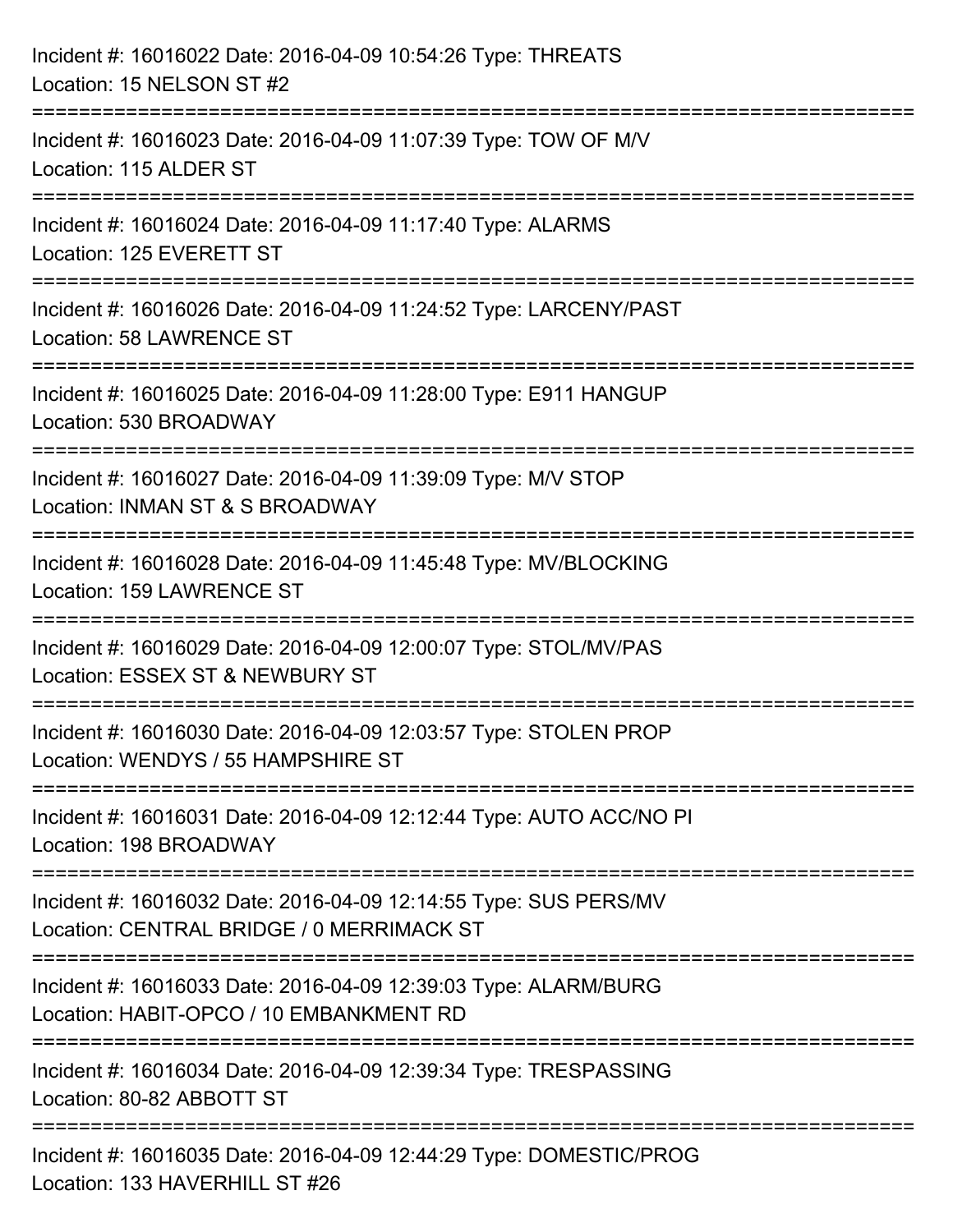| Incident #: 16016036 Date: 2016-04-09 13:03:43 Type: ALARMS<br>Location: 54 WINTHROP AV                                                     |
|---------------------------------------------------------------------------------------------------------------------------------------------|
| Incident #: 16016037 Date: 2016-04-09 13:05:22 Type: SUS PERS/MV<br>Location: PHILLIPS ST & SALEM ST                                        |
| Incident #: 16016038 Date: 2016-04-09 13:16:21 Type: CK WELL BEING<br>Location: COMMON ST & JACKSON ST<br>:====================             |
| Incident #: 16016039 Date: 2016-04-09 13:19:16 Type: CK WELL BEING<br>Location: 66 LYNN ST #2                                               |
| Incident #: 16016040 Date: 2016-04-09 13:25:00 Type: HIT & RUN M/V<br>Location: AMESBURY ST & COMMON ST<br>:============================    |
| Incident #: 16016041 Date: 2016-04-09 13:37:46 Type: SUS PERS/MV<br>Location: ESSEX ST & JACKSON ST                                         |
| Incident #: 16016043 Date: 2016-04-09 13:45:33 Type: M/V STOP<br>Location: HAVERHILL ST & UNION ST                                          |
| Incident #: 16016042 Date: 2016-04-09 13:45:49 Type: ALARM/HOLD<br>Location: 30 S BROADWAY                                                  |
| Incident #: 16016044 Date: 2016-04-09 13:50:26 Type: ALARM/BURG<br>Location: 14 CORNISH RD                                                  |
| Incident #: 16016045 Date: 2016-04-09 13:57:52 Type: M/V STOP<br>Location: MERRIMACK ST & S BROADWAY<br>=================================== |
| Incident #: 16016046 Date: 2016-04-09 13:57:59 Type: SUS PERS/MV<br>Location: 21 FOREST ST                                                  |
| Incident #: 16016047 Date: 2016-04-09 14:02:53 Type: AUTO ACC/UNK PI<br>Location: 448 BROADWAY                                              |
| Incident #: 16016048 Date: 2016-04-09 14:12:23 Type: B&E/PAST<br>Location: 91 BEACON AV #91<br>-----------------------------------          |
| Incident #: 16016049 Date: 2016-04-09 14:14:15 Type: LIC PLATE STO<br><b>Location: 4 BENNINGTON ST</b>                                      |

===========================================================================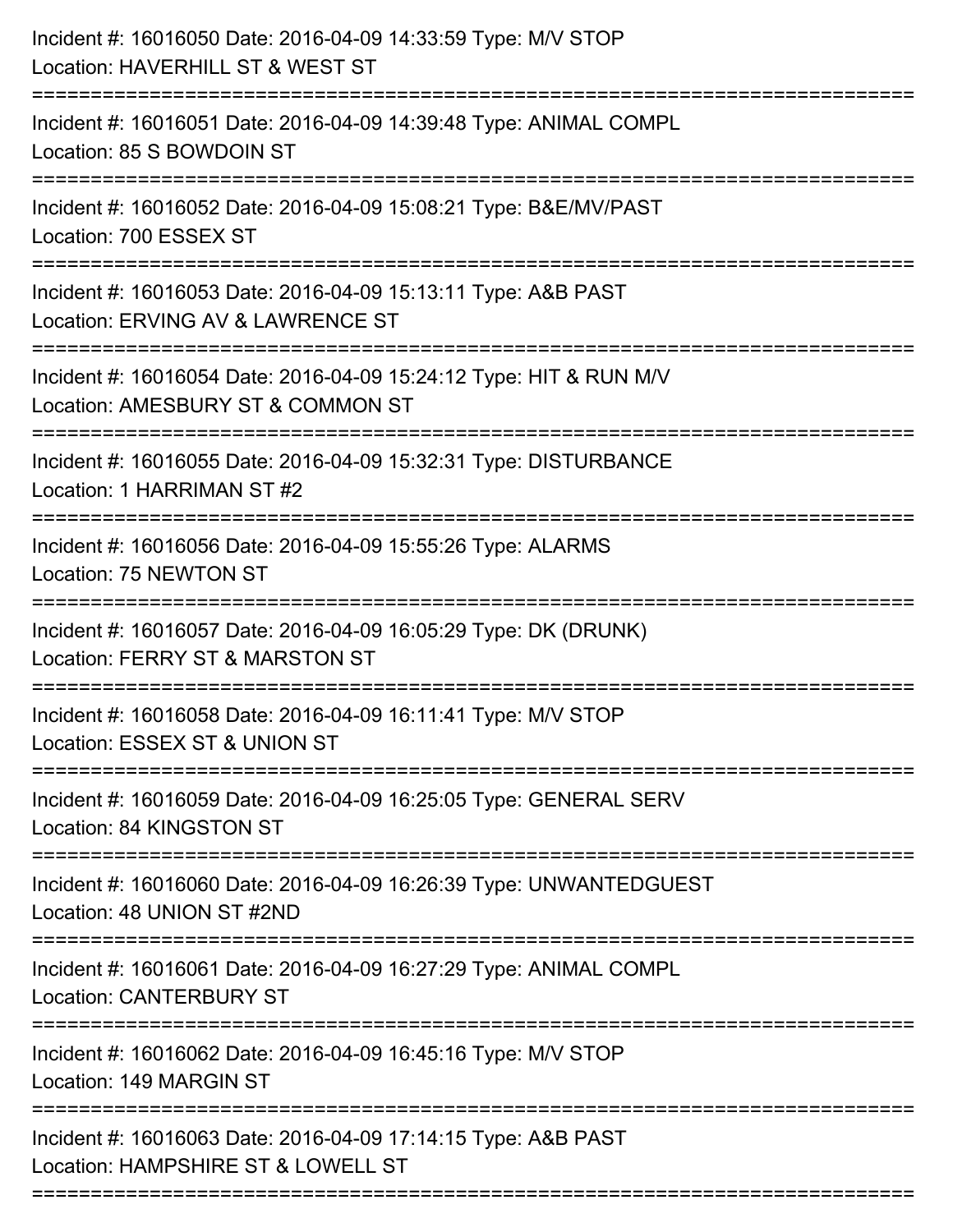Location: 36 E LAUREL ST

| Incident #: 16016065 Date: 2016-04-09 17:30:02 Type: ROBBERY UNARM<br>Location: 28 HAWLEY ST                   |
|----------------------------------------------------------------------------------------------------------------|
| Incident #: 16016066 Date: 2016-04-09 17:31:26 Type: MV/BLOCKING<br>Location: 56 LEXINGTON ST                  |
| Incident #: 16016067 Date: 2016-04-09 17:55:32 Type: MISSING PERS<br>Location: 263 PARK ST<br>----------       |
| Incident #: 16016068 Date: 2016-04-09 17:57:04 Type: MAN DOWN<br>Location: BROADWAY & WATER ST                 |
| Incident #: 16016069 Date: 2016-04-09 18:04:35 Type: M/V STOP<br>Location: 90 LOWELL ST                        |
| Incident #: 16016070 Date: 2016-04-09 18:08:40 Type: DISTURBANCE<br>Location: 10 SYLVESTER ST                  |
| Incident #: 16016071 Date: 2016-04-09 18:09:14 Type: DISTURBANCE<br>Location: 84 KINGSTON ST                   |
| Incident #: 16016073 Date: 2016-04-09 18:25:01 Type: M/V STOP<br><b>Location: MERRIMACK ST</b>                 |
| Incident #: 16016072 Date: 2016-04-09 18:25:51 Type: ALARM/BURG<br>Location: BELLA NAIL SPA / 290 MERRIMACK ST |
| Incident #: 16016074 Date: 2016-04-09 18:40:30 Type: LOUD NOISE<br>Location: 81 CROSS ST FL 1ST                |
| Incident #: 16016075 Date: 2016-04-09 18:54:12 Type: M/V STOP<br>Location: SHOWCASE CINEMA / 141 WINTHROP AV   |
| Incident #: 16016076 Date: 2016-04-09 18:55:29 Type: M/V STOP<br>Location: FRANKLIN ST & HAVERHILL ST          |
| Incident #: 16016077 Date: 2016-04-09 18:57:55 Type: THREATS<br>Location: 356 MT VERNON ST                     |
|                                                                                                                |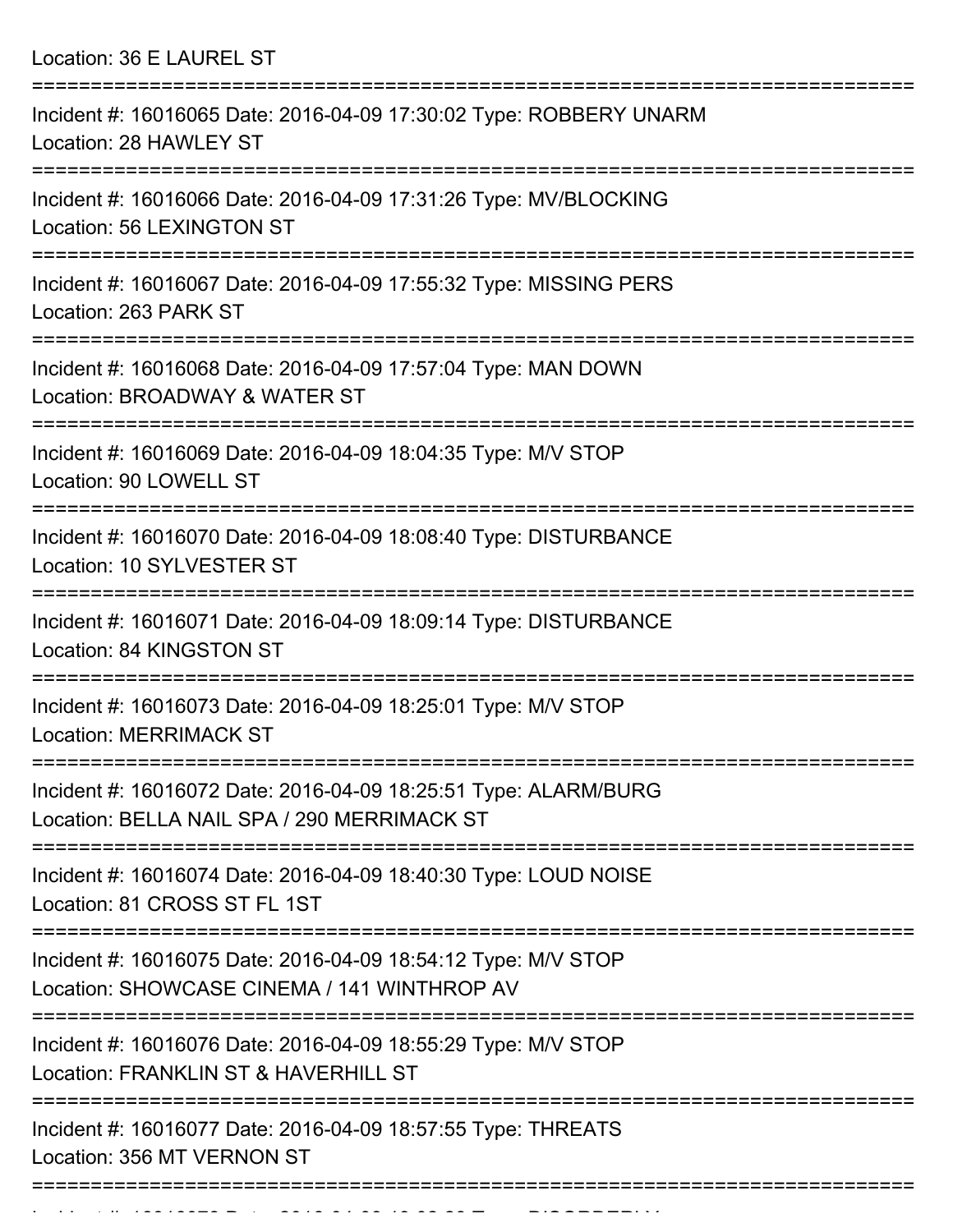Location: EMMETT ST

| Incident #: 16016079 Date: 2016-04-09 19:04:14 Type: M/V STOP<br>Location: BODWELL ST & MARGIN ST      |
|--------------------------------------------------------------------------------------------------------|
| Incident #: 16016080 Date: 2016-04-09 19:07:39 Type: M/V STOP<br>Location: 640 S UNION ST              |
| Incident #: 16016082 Date: 2016-04-09 19:21:06 Type: DRUG OVERDOSE<br>Location: 38 WATER ST            |
| Incident #: 16016081 Date: 2016-04-09 19:21:29 Type: M/V STOP<br>Location: HAVERHILL ST & WHITE ST     |
| Incident #: 16016083 Date: 2016-04-09 19:29:16 Type: DOMESTIC/PAST<br>Location: 654 ESSEX ST           |
| Incident #: 16016084 Date: 2016-04-09 19:32:22 Type: DRUG VIO<br>Location: 68 NEWBURY ST FL 3          |
| Incident #: 16016085 Date: 2016-04-09 19:46:04 Type: M/V STOP<br>Location: BROADWAY & HAVERHILL ST     |
| Incident #: 16016086 Date: 2016-04-09 19:48:45 Type: M/V STOP<br>Location: 350 ESSEX ST                |
| Incident #: 16016087 Date: 2016-04-09 19:54:51 Type: NEIGHBOR PROB<br>Location: 364 ANDOVER ST #1 FL 1 |
| Incident #: 16016088 Date: 2016-04-09 19:57:47 Type: NOISE ORD<br>Location: 84 KINGSTON ST             |
| Incident #: 16016089 Date: 2016-04-09 20:02:22 Type: ALARMS<br>Location: 28 HUDSON AV                  |
| Incident #: 16016090 Date: 2016-04-09 20:04:03 Type: MEDIC SUPPORT<br>Location: 101 S BOWDOIN ST       |
| Incident #: 16016091 Date: 2016-04-09 20:08:19 Type: M/V STOP<br>Location: LAWRENCE ST & LOWELL ST     |
|                                                                                                        |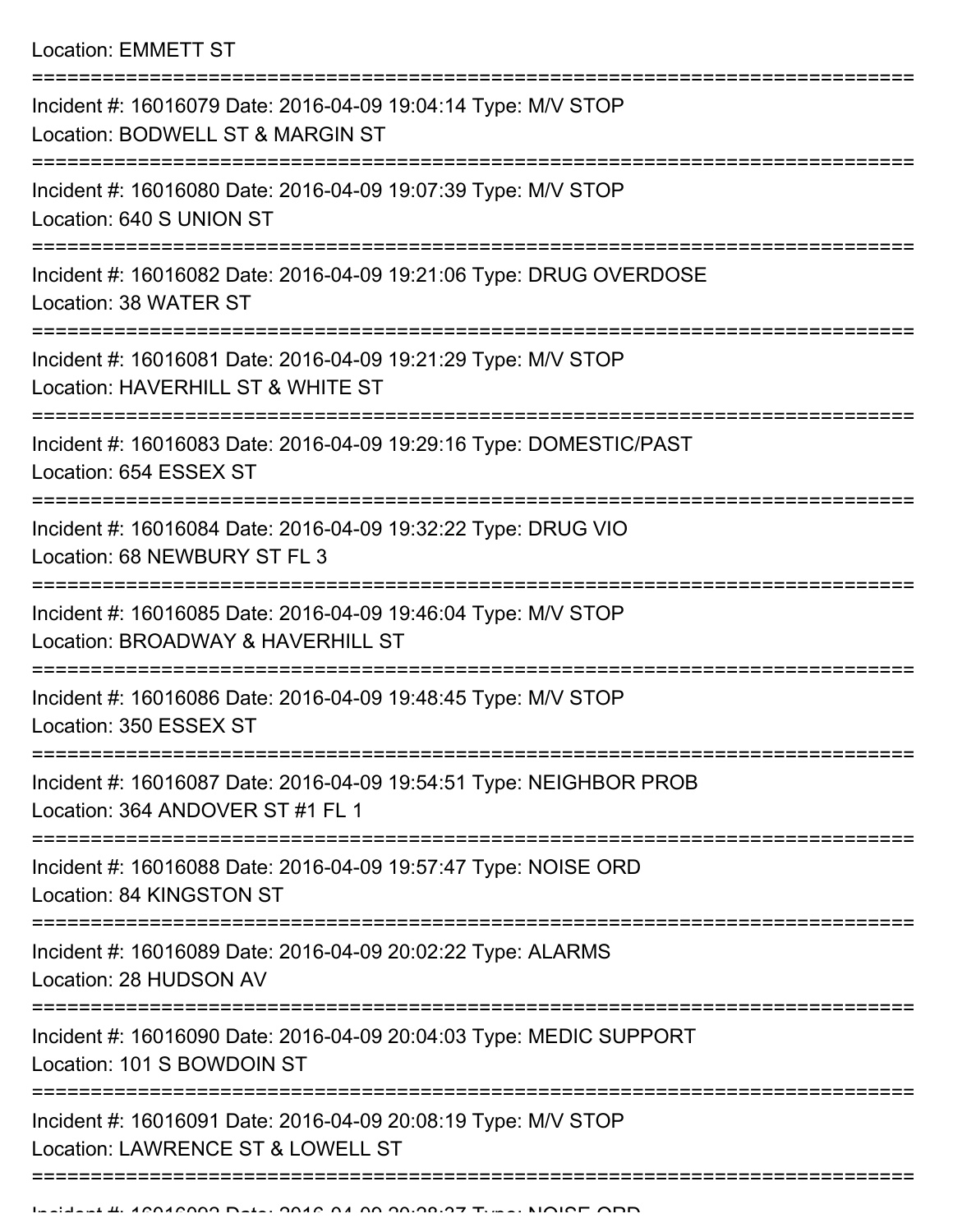| Location: 115 JACKSON ST FL 3                                                                          |
|--------------------------------------------------------------------------------------------------------|
| Incident #: 16016093 Date: 2016-04-09 21:09:54 Type: MISSING PERS<br>Location: 85 WARREN ST            |
| Incident #: 16016094 Date: 2016-04-09 21:26:03 Type: DOMESTIC/PROG<br>Location: 349 ESSEX ST #301      |
| Incident #: 16016095 Date: 2016-04-09 21:34:23 Type: M/V STOP<br>Location: BROADWAY & METHUEN ST       |
| Incident #: 16016096 Date: 2016-04-09 21:39:23 Type: M/V STOP<br>Location: BROADWAY & METHUEN ST       |
| Incident #: 16016097 Date: 2016-04-09 21:41:15 Type: NOISE ORD<br>Location: 112 MARSTON ST FL 2        |
| Incident #: 16016098 Date: 2016-04-09 22:01:20 Type: M/V STOP<br>Location: ESSEX ST & JACKSON ST       |
| Incident #: 16016099 Date: 2016-04-09 22:03:54 Type: M/V STOP<br>Location: APPLETON WY & ESSEX ST      |
| Incident #: 16016100 Date: 2016-04-09 22:07:45 Type: M/V STOP<br>Location: 298 LAWRENCE ST             |
| Incident #: 16016101 Date: 2016-04-09 22:12:49 Type: UNWANTEDGUEST<br>Location: 349 ESSEX ST #301 FL 3 |
| Incident #: 16016102 Date: 2016-04-09 22:17:28 Type: A&B PAST<br>Location: 77 S UNION ST               |
| Incident #: 16016103 Date: 2016-04-09 22:23:18 Type: UNWANTEDGUEST<br>Location: 49 BRADFORD ST         |
| Incident #: 16016104 Date: 2016-04-09 22:42:58 Type: M/V STOP<br>Location: APPLETON ST & METHUEN ST    |
| Incident #: 16016105 Date: 2016-04-09 22:45:59 Type: MV/BLOCKING<br>Location: 167 PROSPECT ST          |
| Incident #: 16016106 Date: 2016 04:00 22:56:27 Type: MAI STOD                                          |

Incident #: 16016106 Date: 2016-04-09 22:56:37 Type: M/V STOP